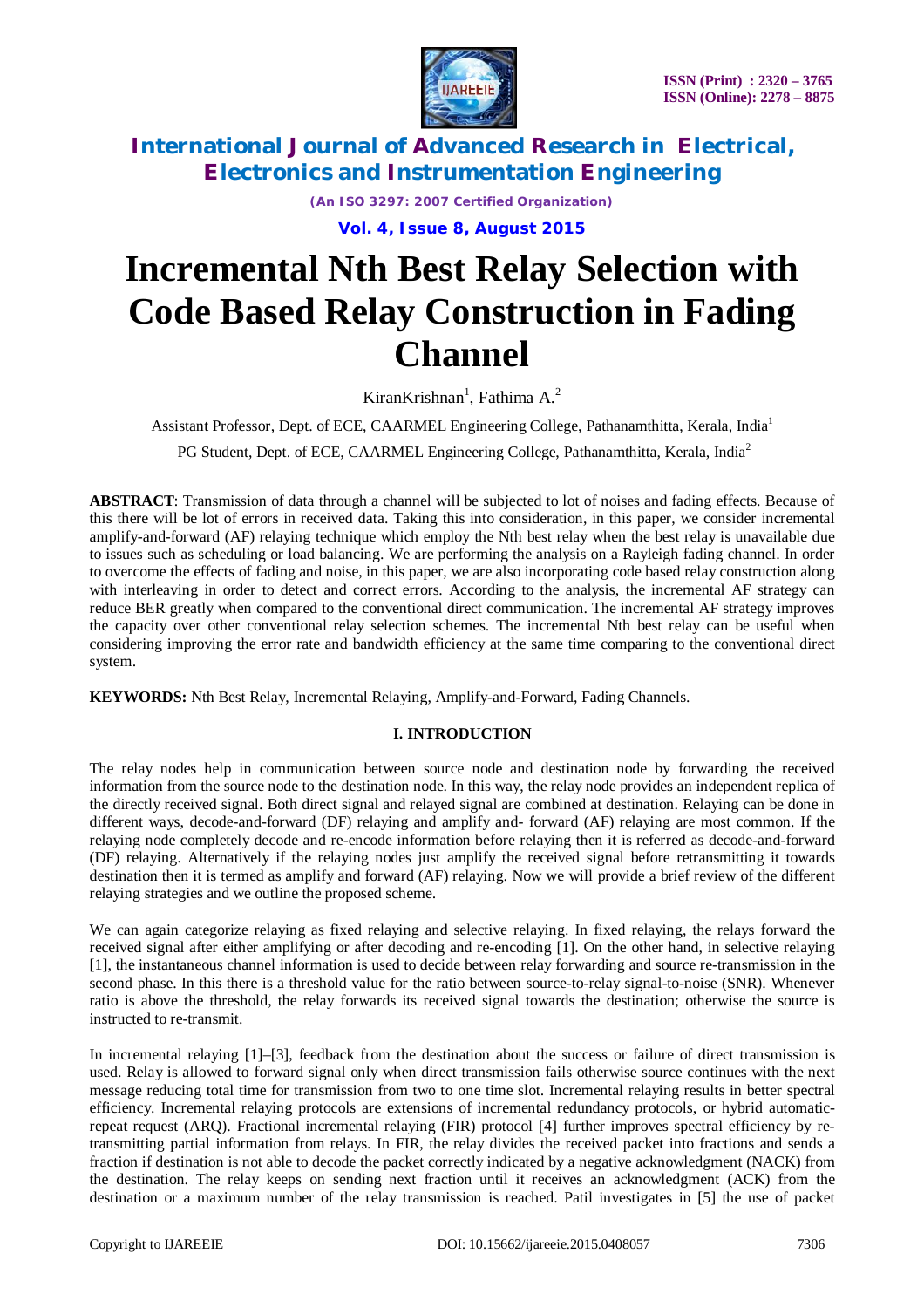

*(An ISO 3297: 2007 Certified Organization)*

#### **Vol. 4, Issue 8, August 2015**

combining in cooperative diversity scenario. A comprehensive study of bit error rate (BER) and throughput performance of the schemein additive white Gaussian noise (AWGN) and fading channelwith and without maximum ratio combining (MRC) is provided. A cross layer approach is used to exploit the inherent time diversity in ARQ retransmissions by MRC of the packet and the retransmission.

#### **II. RELATED WORK**

There are many related works associated with relay selection schemes. In diversity networks with M relaying nodes, M + 1 channel are employed, which incurs a bandwidth penalty. This problem of the inefficient use of the channel resources can be eliminated with the use of the best-relay selection scheme. In such a scheme, the "best" relay node only is selected to retransmit to the destination. One selection relay scheme is in which only the relay, which has received the transmitted data from the source correctly and has the highest signal-to-noise ratio (SNR) to the destination node, is chosen to forward the source's data. Another relay selection based on the distance-based criterion is a scheme where the relay nearest to the source was selected. Another one is selection based on the outage probability is the strategy where a relay giving rise to the minimum outage probability was selected. Relay selection based on the channel quality is the strategy where the relay node providing the maximum end-to-end channel quality was selected.But sometimes, the best relay may be unavailable, in which case the Nth best relay can be used in incremental relaying. This is called incremental Nth best relaying. The aim of this paper is to present the bit error rate (BER) and channel capacity of incremental Nth best relay with AF over Rayleigh fading channels. Along with incremental relaying, inorder to obtain error free reception and correct the errors we employ binary cyclic codes along with the bit interleaving.

#### **III. SYSTEM MODEL**

We consider a three node system which consists of a source node S, a destination node D, and N relay nodes as shown in Fig. 1.



A source node S and a destination node D communicate over a flat Rayleigh fading channel with channel coefficient  $h_{SD}$ . A number of nodes  $R_i$  ( $i=1,2,...,N,...M$ ) are available to relay the signal from the source node to destination node. The channels coefficients between source and relay are  $h_{SR}$  and between relay and source are  $h_{R_iD}$ , and also the channels are flat Rayleigh fading channels. It is assumed that the channel coefficients are mutually independent and identical or non-identical distributions. In addition, to fading channels are corrupted by additive white Gaussian noise (AWGN) with zero mean and equal variances  $N<sub>o</sub>$ . All nodes are equipped with a single antenna.

In this we are assuming that time division multiplexing is used for transmission. In the first time slot, the source sends its signal to all nodes. The signal received at the destination and relays will be faded noisy version of signal. Based on the instantaneous signal-to-noise ratio (SNR) of the direct path from S to D, the destination decides whether relaying is needed or not. If the quality of the direct path signal is sufficient, the relays do nothing and the source sends a new message in the second time slot. Conversely, if the direct signal quality is insufficient at the destination, e.g. the *N*thbest relay (with the *N*th highest SNR at the destination among the relays), forwards the signal transmitted by the source to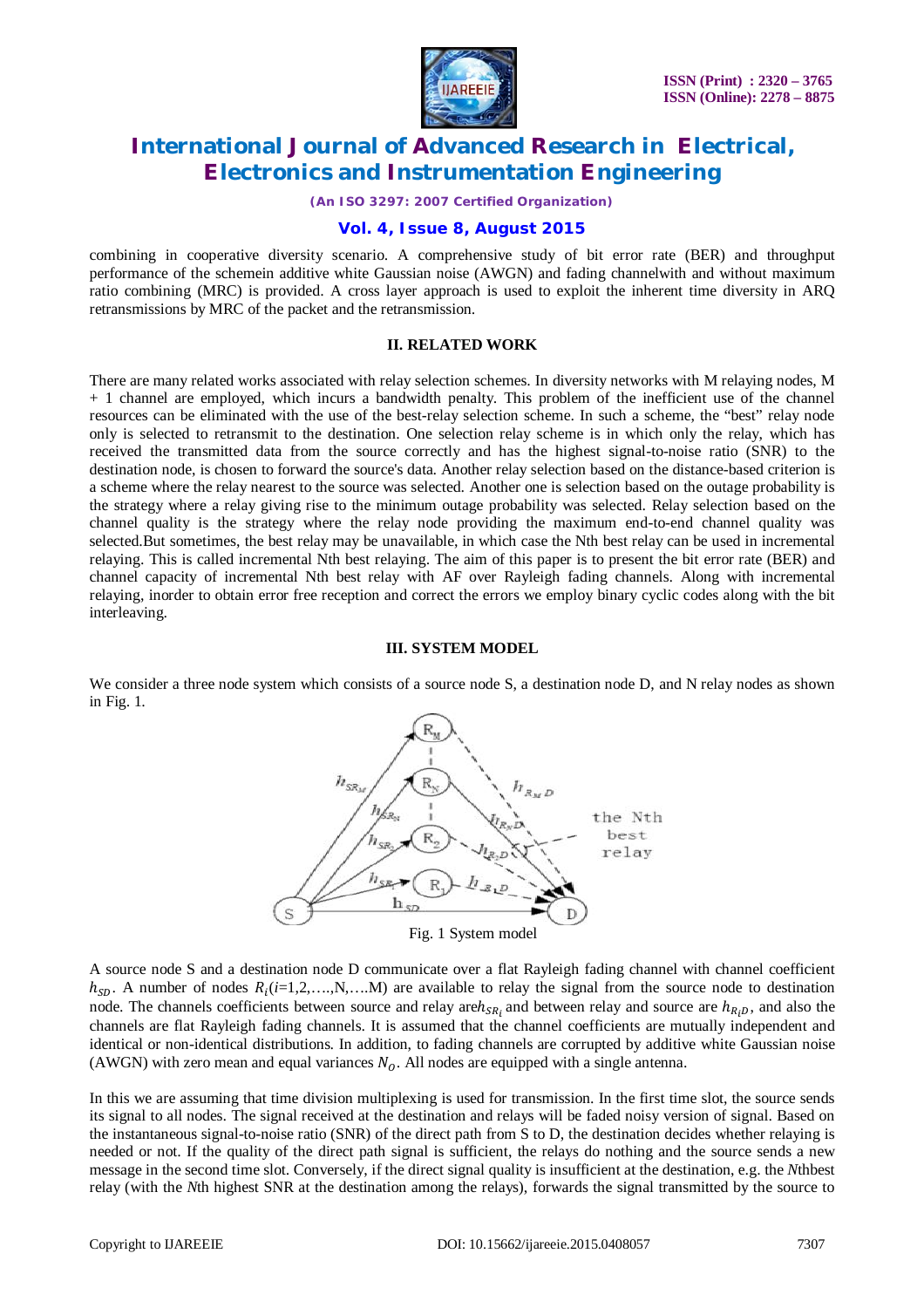

*(An ISO 3297: 2007 Certified Organization)*

### **Vol. 4, Issue 8, August 2015**

the destination when the highest SNR relay may not be used. The destination combines the two received signals using a technique such as maximal ratio combining (MRC).

The signal received as the destination via direct transmission and via relayed transmission can be written as

$$
y_{SD} = h_{SD} \sqrt{E_s} x + n_{SD}
$$

$$
y_{S_iD} = h_{S_iD} \sqrt{E_s} x + n_{S_iD}
$$

where $E_s$  is the transmitted signal energy from source and assuming the transmitted signal energy from the relay is equal to that from  $S.n_{SD}$ and $n_{S,DB}$ are AWGN terms. The symbolxis assumed to have unit energy.

If the quality of the direct path signals at the destination is insufficient i.e., the SNR of the received signal doesn't reach the threshold value,  $\gamma_o$  (the minimum SNR for which the destination can detect the signal successfully without the need of the relayed signal), then on the second timeslot the Nth best relay is employed to forward the relay signal $r_x$  to D, the signal received at D can then be written as

$$
y_{S_ND} = h_{S_ND} \sqrt{E_s} r_x + n_{S_ND}
$$

where $n_{SND}$  is AWGN on the link between  $N_R$  and D . When AF relaying is employed, the Nth best relay is selected to amplify the signal and forward it.  $r_x = G \times y_{SR_N}$ , where G is the gain. The feedback (acknowledgment) from the destination is based on a comparison of the received SNR from the source with a threshold  $\gamma_0$ , which is the minimum SNR such that the destination can detect the signal successfully without employing a relay signal. For obtaining error free reception we are employing cyclic binary coding and bit interleaving.

To analyze the performance of incremental relaying networks with *N*th best relay with AF, the probability density functions (PDF) for the SNR on the *S* to *D* link and the SNR from S to D via the *N*th best relaymust be obtained. Assuming the SNR on the *SD* link is  $\gamma_{SD} = h_{SD}^2 E_s / N_0$ , the instantaneous SNR on the *i*th SR link is  $\gamma_{SR_i} = h_{SR_i}^2 E_s / N_0$ , and the SNR on the *i*th RD link is  $\gamma_{R_i} = h_{R_i}^2 E_s / N_0$ . The corresponding average SNRs are $\bar{\gamma}_{SD} = E(h_{SD}^2) E_s / N_0 \bar{\gamma}_{SR_i}$  $E(h_{SR_i}^2)E_s/N_0$  and  $\overline{Y}_{R_iD} = E(h_{R_iD}^2)E_s/N_0$  respectively where E() denotes expectation. The total number of relays is M.

The PDF of the SNR for the *N*th best relay $f_Y^N(x)$  is obtained by considering the *N*th order statistic for a set of independent random vectors. Since the fading coefficienth<sub>sp</sub> is Rayleigh distributed,  $\gamma_{\rm SD}$ has an exponential distribution which can be written as

$$
f_{\gamma_{SD}(x)=\frac{1}{\overline{\gamma}_{SD}}} \exp\left[-\frac{x}{\overline{\gamma}_{SD}}\right]
$$

The SNR of the Nth best relay at the destination can be written as

$$
\gamma_N = N^{th} \max_{i=1,2,\dots,M} \left[ \frac{\gamma_{SR_i} \gamma_{R_i D}}{\gamma_{SR_i} + \gamma_{R_i D} + 1} \right]
$$

Where Nth max is the Nth maximum of the value in bracket. Based on this we select the Nth maximum value of SNR and the relay corresponding to Nth maximum is selected for the transmission of data.

#### **IV. STIMULATION RESULTS**

In this section, Monte-Carlo simulations are provided to validate the preceding analysis and to highlight the performance of the incremental relay selectionin Rayleigh fading channel. The figures provide us clear view of how the selection takes place. Fig. 2 shows direct transmission of data. This shows the case in which SNR of direct transfer of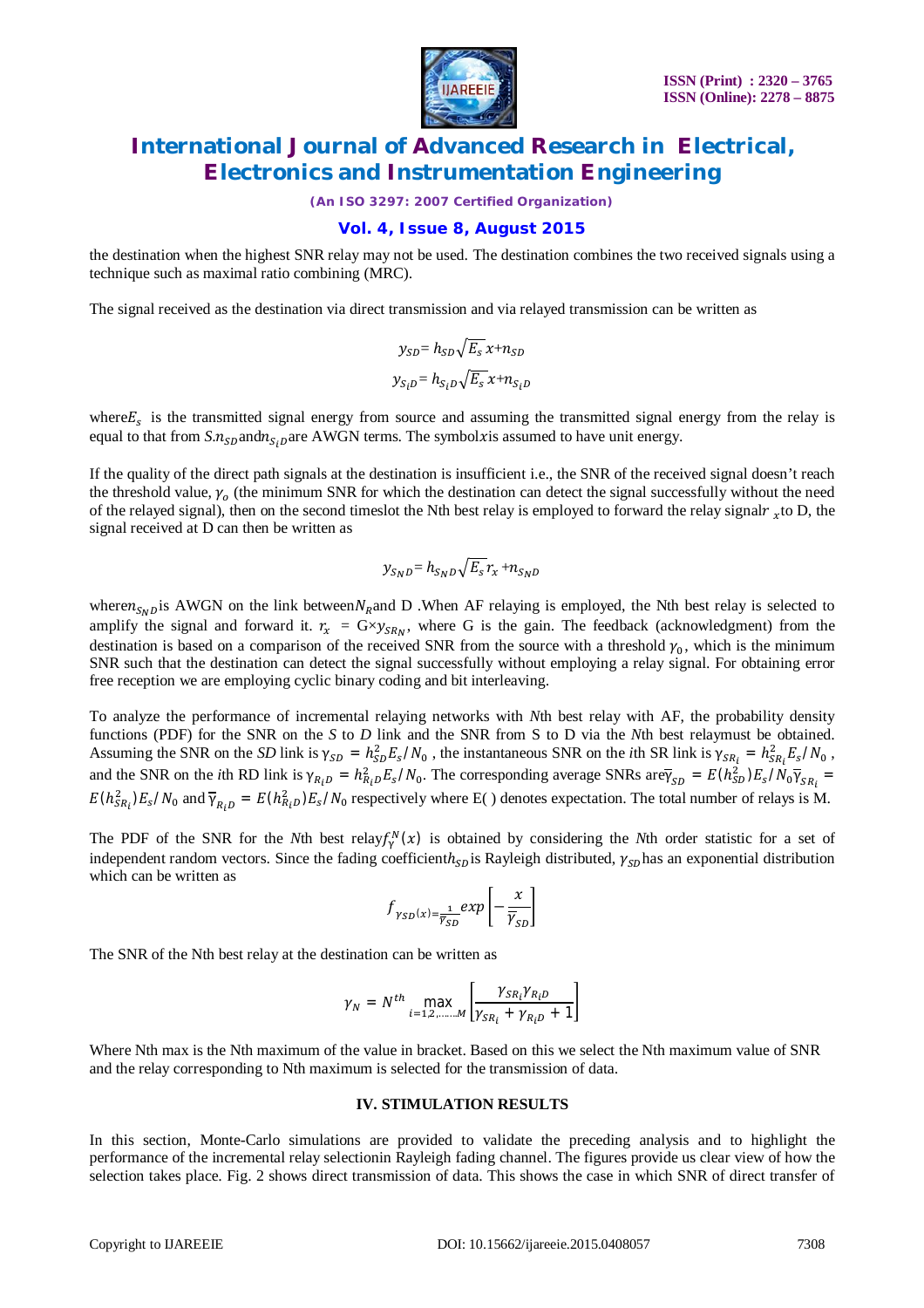

*(An ISO 3297: 2007 Certified Organization)*

### **Vol. 4, Issue 8, August 2015**

data does not reach the threshold value. According to incremental relaying, if direct transmission is not optimum then it goes for relayed transmission.



Fig. 2 Direct Transmission of Data

Fig. 3 shows the transmission of data via relays when the number of relays are six. The SNR value of the relays are compared with the threshold value. Those with SNR value above threshold will be filtered. From this the Nth best relay will be selected based on the SNR values from source to relay and relay to source.



Fig. 3SNR Vs SER value when number of relays is 6

Fig. 4 shows the Nth best relay selected by incremental relaying obtained from the equation of Nth best relay. For finding the value of Nth best relay we take SNRs of all the source to relay and relay to source value into consideration. The relay providing maximum value is selected.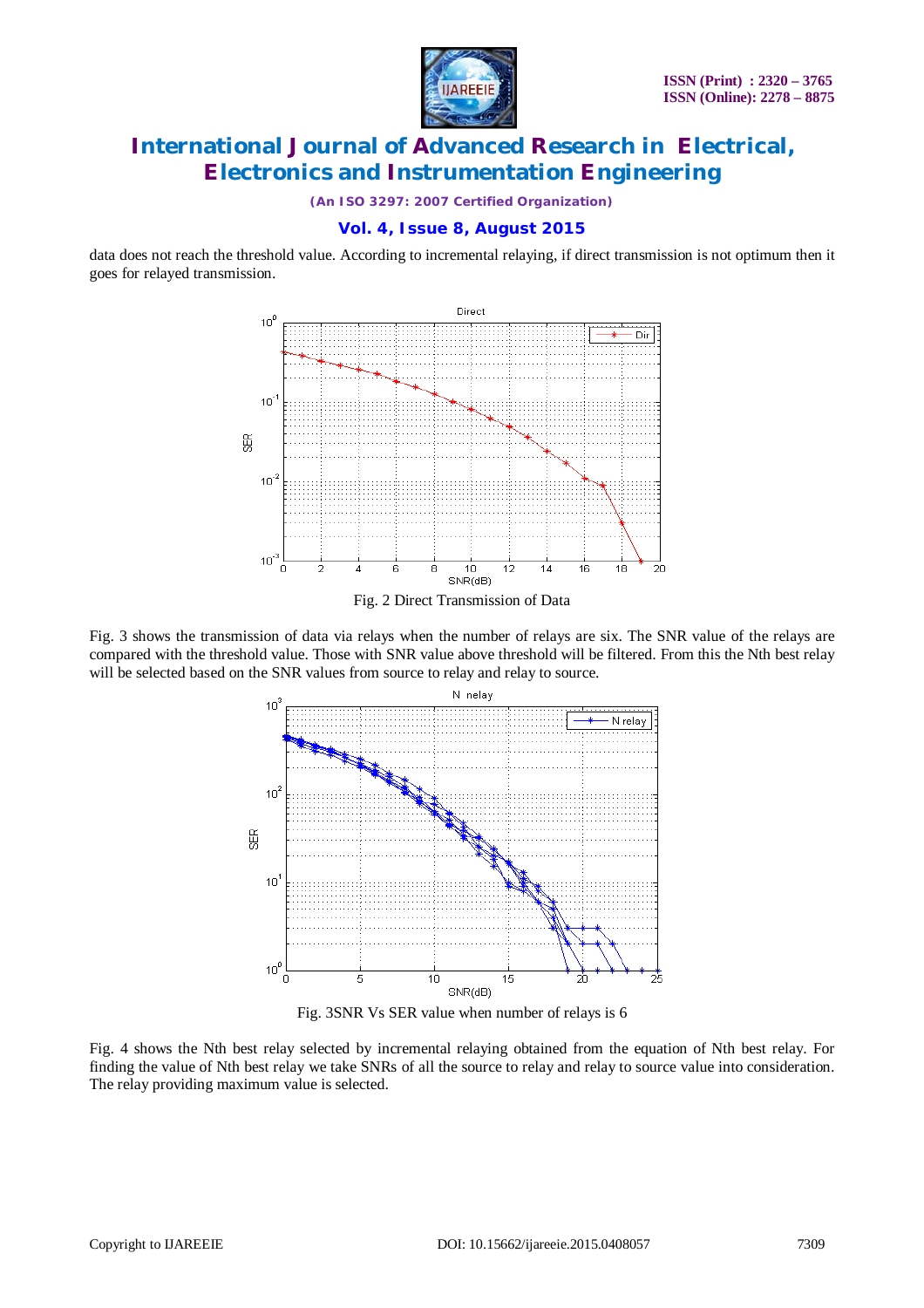



In Fig.5, the graph shows the outage probability with doppler spread for proposed scheme and conventional scheme. Rayleigh fading is a small-scale effect. There will be bulk properties of the environment such as path loss and shadowing upon which the fading is superimposed. How rapidly the channel fades will be affected by how fast the receiver and/or transmitter are moving. Motion causes Doppler shift in the received signal components. The figures show the power variation over 1 second of a constant signal after passing through a single-path Rayleigh fading channel with a maximum Doppler shift of 10 Hz and 100 Hz. These Doppler shifts correspond to velocities of about 6 km/h (4 mph) and 60 km/h (40 mph) respectively at 1800 MHz, one of the operating frequencies for GSM mobile phones. This is the classic shape of Rayleigh fading. Note in particular the 'deep fades' where signal strength can drop by a factor of several thousand, or 30–40 dB.



Fig. 5 Outage probability Vs Doppler Spread when N=3 and N=4

It can be seen from the figure that as thedoppler spread increases the outage probability decreases. This is because the CSI value depends on the value of doppler spread. When doppler spread is high that means the CSI is severely outdated, whereas smaller doppler spread means CSI is slightly outdated, and especially doppler spread is zero means CSI is perfect. However, increasing the number of relays N can still lower the outage probability, because the coding gain, i.e., the shift of the curve in SNR gets improved. From Fig. 5 we can see the increase in spread also increases. Fig.6 shows the increase in capacity while using incremental Nth best relay over conventional relaying techniques.